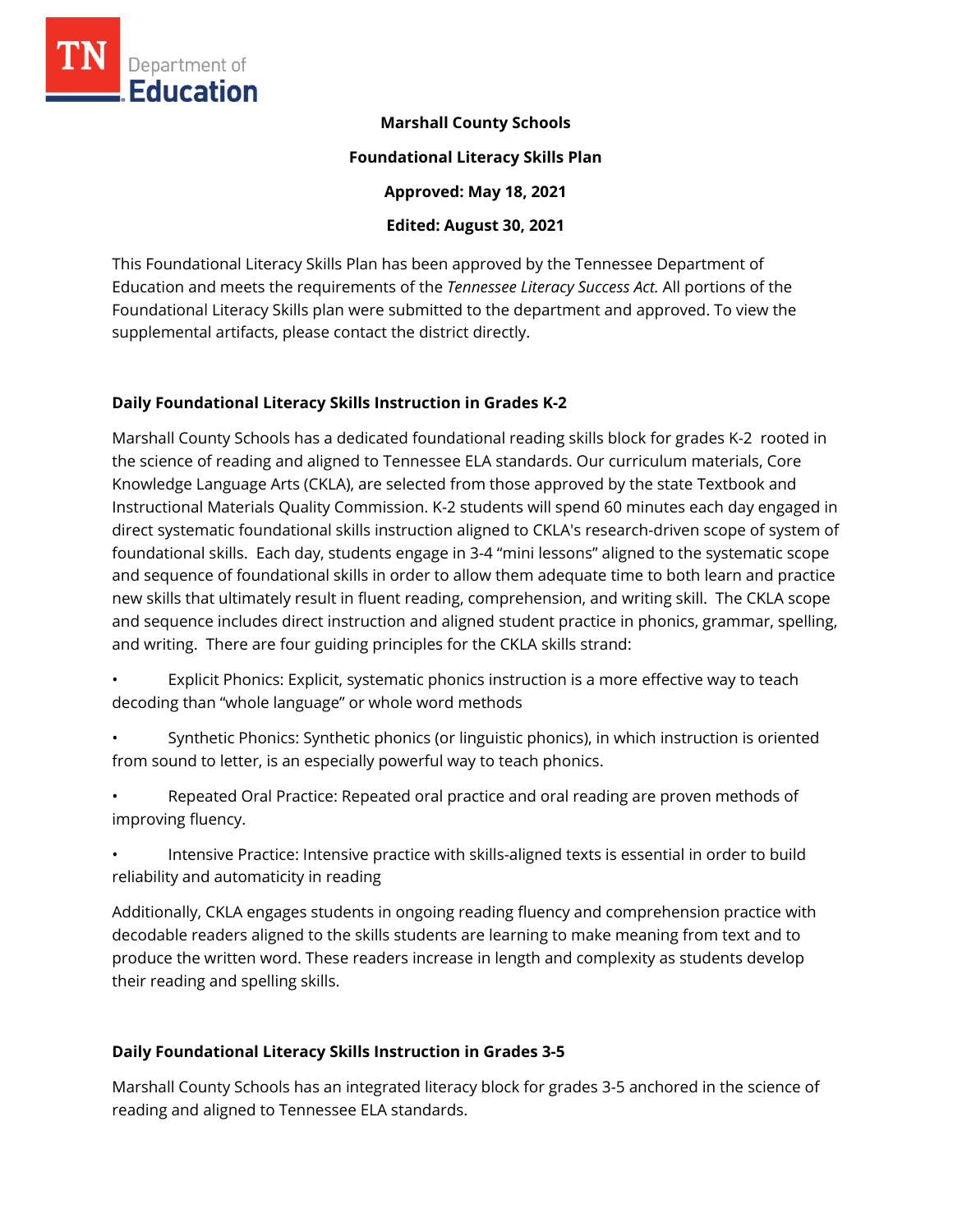Department of Education

Our curriculum materials in Grade 3, Core Knowledge Language Arts (CKLA), and our materials in grades 4-5, (Guidebooks) are selected from those approved by the state Textbook and Instructional Materials Quality Commission. During the integrated ELA block that meets an evidence-based approach to applying foundational skills within daily lessons, our students receive a total of 90 minutes of ELA instruction each day. Although the daily routine is not the same each day, all daily instruction includes components for knowledge-building (to build and improve the ability to comprehend complex texts and apply that knowledge as they listen, read, write, think, and speak) for about 60 minutes per day and foundational skills instruction that includes fluency, grammar, morphology, spelling, and writing for at least 30 minutes per day. Our adopted curricula also engage students in work around fluency, vocabulary, and comprehension. The fluency, vocabulary, and comprehension skills are not taught in isolation, but are embedded within the lesson to ensure continuity, cohesion, and connection.

A daily lesson sequence in grade 3 CKLA may include briefly activating prior knowledge and read independently and/or aloud in partners or whole group. After the daily read aloud (or independent reading in on-grade level, complex text), the students may summarize the content (through a thinkpair-share model), unpack the most essential vocabulary ("word work"), respond to a

series of scaffolded questions with both discussion and writing and write a response to an inferential question that requires students to use evidence from the text to support their answer. Students also receive vocabulary instruction where teachers provide explicit support for vocabulary needed to access the complex text. In some lessons, the students may study the root words to understand how they can use parts of words to determine meaning. Students use their word knowledge as they engage in group discussion and writing activities. Therefore, foundational skills instruction is embedded in all aspects of this 90-minute block and is dedicated to developing students' holistic literacy approach to fluency, vocabulary, and comprehension coherently as recommended by research.

In grades 4-5, a daily lesson sequence using Guidebooks typically includes whole-class instruction targeting grade-level standards for reading, writing, speaking and listening, and language with complex texts. Whole-class instruction provides a space for students to think deeply about meaningful text, talk with other students to develop and refine their thinking about text, and write about their knowledge and understanding of complex text. Students also participate in small-group instruction during which they received targeted instruction in morphology and spelling patterns, reading fluency, and grammar. Small group time may also be used to support students with vocabulary and additional knowledge building needed to fully engage with the unit texts, as well as personalized instruction in their writing.

#### **Approved Instructional Materials for Grades K-2**

Amplify - K-5 Core Knowledge Language Arts

#### **Approved Instructional Materials for Grades 3-5**

LearnZillion - 3-5 Guidebooks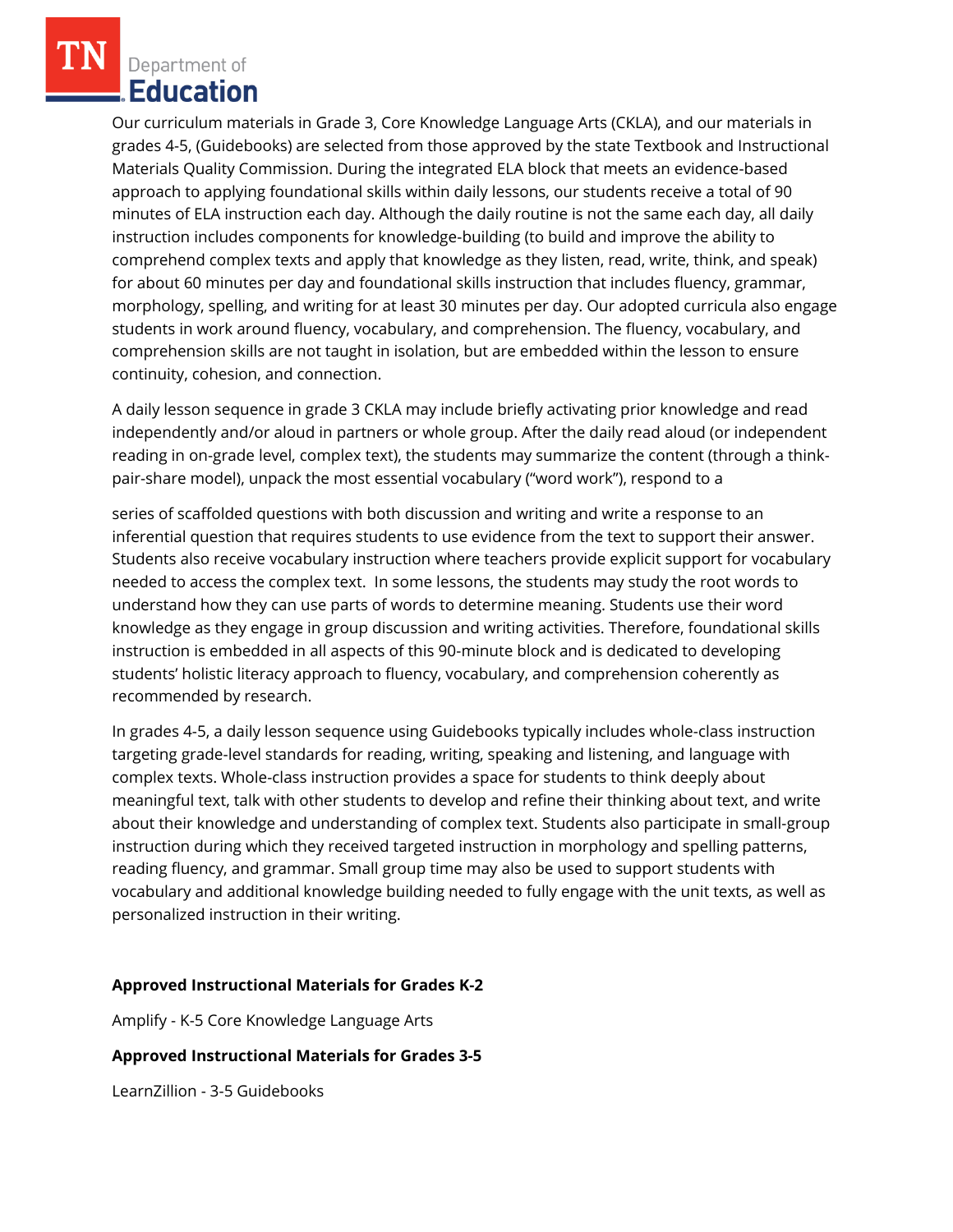Department of Education

#### **Additional Information about Instructional Materials**

We use CKLA in grades K-3 and guidebooks in grades 4-6.

## **Universal Reading Screener for Grades K-5. This screener complies with RTI<sup>2</sup>and Say Dyslexia requirements.**

Tennessee Universal Reading Screener

#### **Intervention Structure and Supports**

We will transition to the state's universal screener next year. The answers that follow are based on this year's procedures. In the fall, students are given a universal screener (DIBELs) to determine which students have a significant reading deficiency or are "at-risk". Our grade-level teachers and principals review universal screener data

to determine which students score between the 0-25th percentile. Those students demonstrating need are classified as in need of Tier II or Tier III instruction. Students classified as Tier II or Tier III are given a diagnostic assessment to determine specific deficits in order to best assign students to a small group with an intervention that will narrow skill gaps. Students receive daily, small-group intervention for at least 45 minutes in their area of greatest deficit.

We have research-based options for reading intervention support available to our students who are "at-risk" and/or who have been identified with a significant reading deficiency. Our recently adopted ELA curriculum, CKLA,

contains an assessment and remediation guide in which teachers can find activities that directly address targeted skill gaps. They can tailor this to the needs of their RTI group of students. If that intervention is not proving

to be effective, more comprehensive, strategic interventions such as the 95 % group phonics awareness and phonics activities, become an option. Data teams meet every 4 ½ weeks to determine if a change in the intervention or the person providing the intervention is warranted. The data team also looks at other variables (attendance, engagement) as part of the decision-making process before a change is made to the programming or provider.

Our students receive explicit instruction in their area of deficit in small groups using research-based materials and strategies. These students are also screened using additional survey level assessments to determine if they have characteristics of dyslexia. Students who do demonstrate those characteristics receive intensive intervention as outlined in the Say Dyslexia Law using programs that meet the law's requirements. Our district uses a research-based supplemental program as one intervention for students

with characteristics of dyslexia. Our district notifies families of students who demonstrate characteristics of dyslexia. Families are notified that the 95 % group curriculum is used to support those students, as it is based on the Orton-Gillingham approach of systematic, explicit, sequential, phonics-based instruction and is considered a strong support for those students.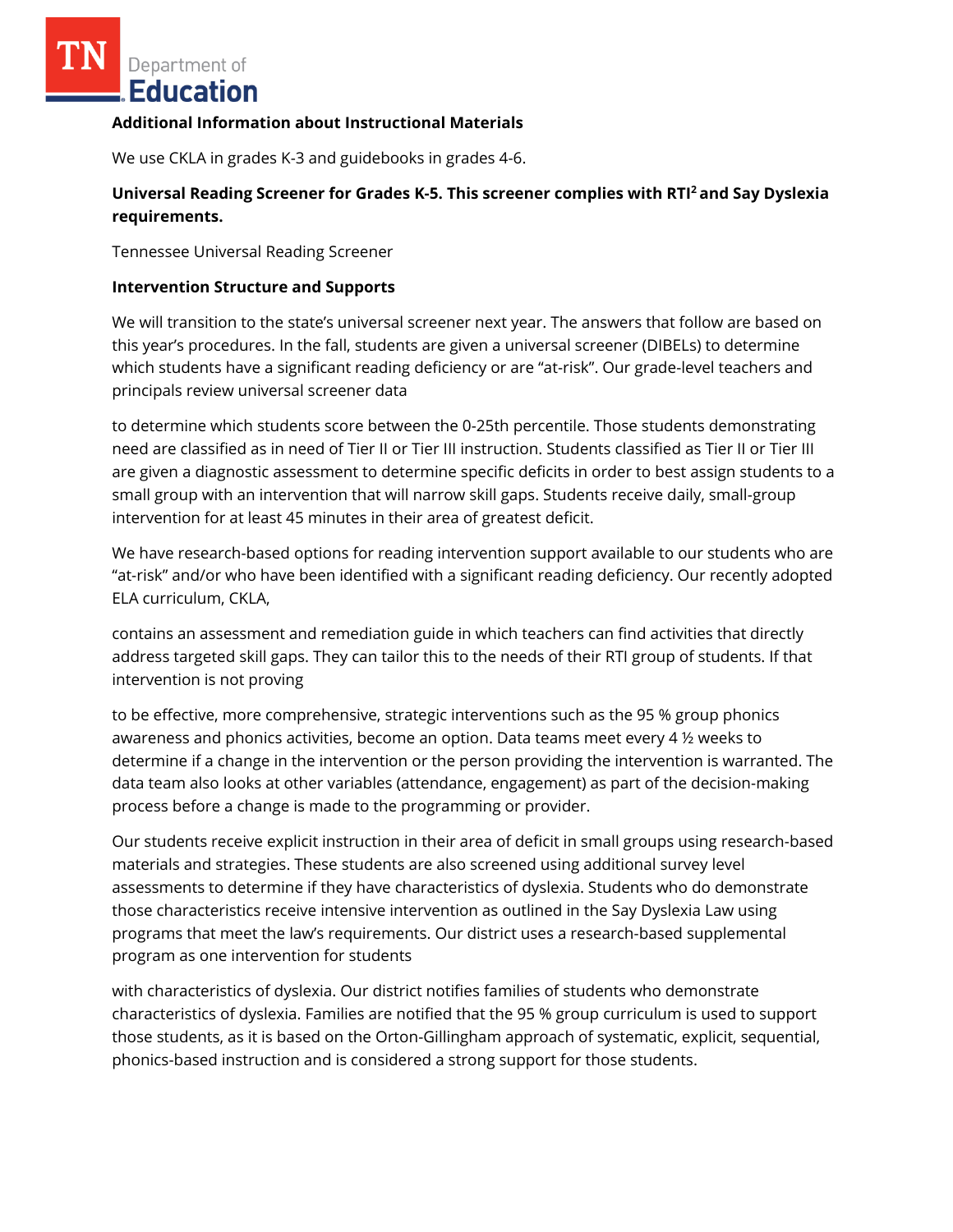Department of **Education** 

Intervention takes place daily during a grade-level time in the master schedule just for RTI. When students are in their RTI groups, they work on activities and assignments that make them stronger in that skill. For

example, students who need instruction in comprehension may read a new text and answer scaffolded questions, all related to the knowledge-building unit they are studying in Tier I instruction. For students who need fluency support, they may receive intervention using the Read Naturally program.

Additional Information about the CKLA Assessment & Remediation Guide:

The CKLA Assessment and Remediation Guide (ARG) provides multiple additional resources for teachers to use as they support students on their path to mastery of grade-level foundational skills:

• Sample Lessons: Samples of lessons are provided, as well as lesson templates to guide the planning to build lessons that fit the specific needs of individual students or small groups.

• Word/Chaining Lists: The ARG includes words lists and chaining lists that teachers can plan into a lesson for students to use for practicing the mastery of the letter sound correspondences identified as weaknesses.

• Activities for Reteaching: The ARG includes activities to be used for reteaching. All of these activities are engaging and designed to be teacher-facilitated. Though there are worksheets for some activities to s

# **Parent Notification Plan/Home Literacy Reports**

Our district notifies parents in grades K-5 if their child is "at-risk" for or has a significant reading deficiency (as evidenced by students scoring in the 0-25th percentile) immediately after the district's schools complete the fall universal screening. Students scores are communicated in parent-friendly language that provides a clear explanation of student skill gaps and the depth and extend of student needs. The parents are told what intervention their student will receive and the amount of time each day the student will receive services. This is coupled with a description of the importance of being able to read by the end of third grade.

The district defines how students are assessed and what a "significant reading deficiency" means. Parents are subsequently notified of their child's progress, or lack of progress, after the 4 ½ week data team meetings. In the parent notification, data teams note any changes being made if the child is not showing sufficient progress as evidenced by progress monitoring and universal screening data as well as recommended activities( that do not require purchased resources) that will support students in the area of deficit. These communications go out to the parents with students in grades K-5 three times annually.

Additionally, the ELA curriculum contains parent letters in the younger grades that outline the foundational skills and knowledge domains for the coming weeks that will inform and equip parents to work with the child. Families can better understand how to support their student(s) through questions about their texts and through an awareness of what foundational skills their child(ren) are learning.